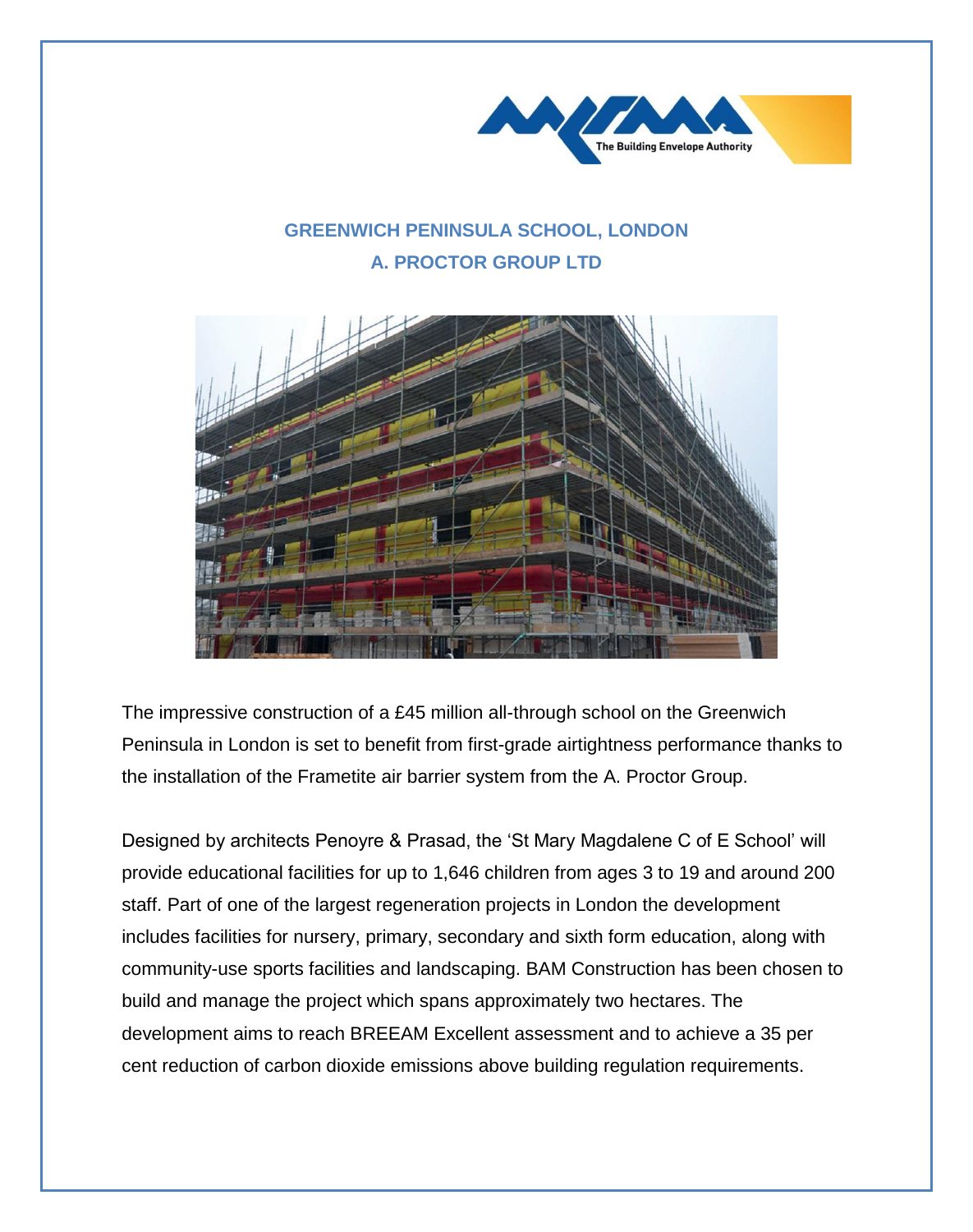Sub-contractor Bellwood Interiors required a high-quality air tightness membrane and chose the Frametite System as an external air barrier and alternative to a traditional standard breather membrane with EDPM for the steel detailing. The Frametite System comprises Frametite, a low-resistance vapour permeable air barrier for walls plus Wraptite Tape. In addition, Wraptite self-adhesive membrane was applied externally, quickly and easily to the external envelope in continuous pieces.

Wraptite is the only self-adhering vapour permeable air barrier certified by the BBA and combines the important properties of vapour permeability and airtightness in one selfadhering membrane. This approach saves on both the labour and material costs associated with achieving the demands of energy efficiency in buildings.

Mark Nixon, Managing Director of Bellwood Interiors, commented: "We have been delighted with the Frametite System and with the self-adhesive Wraptite membrane which has proven really easy to use, robust and has speeded up the installation process. We will certainly be recommending the system on future projects without hesitation."